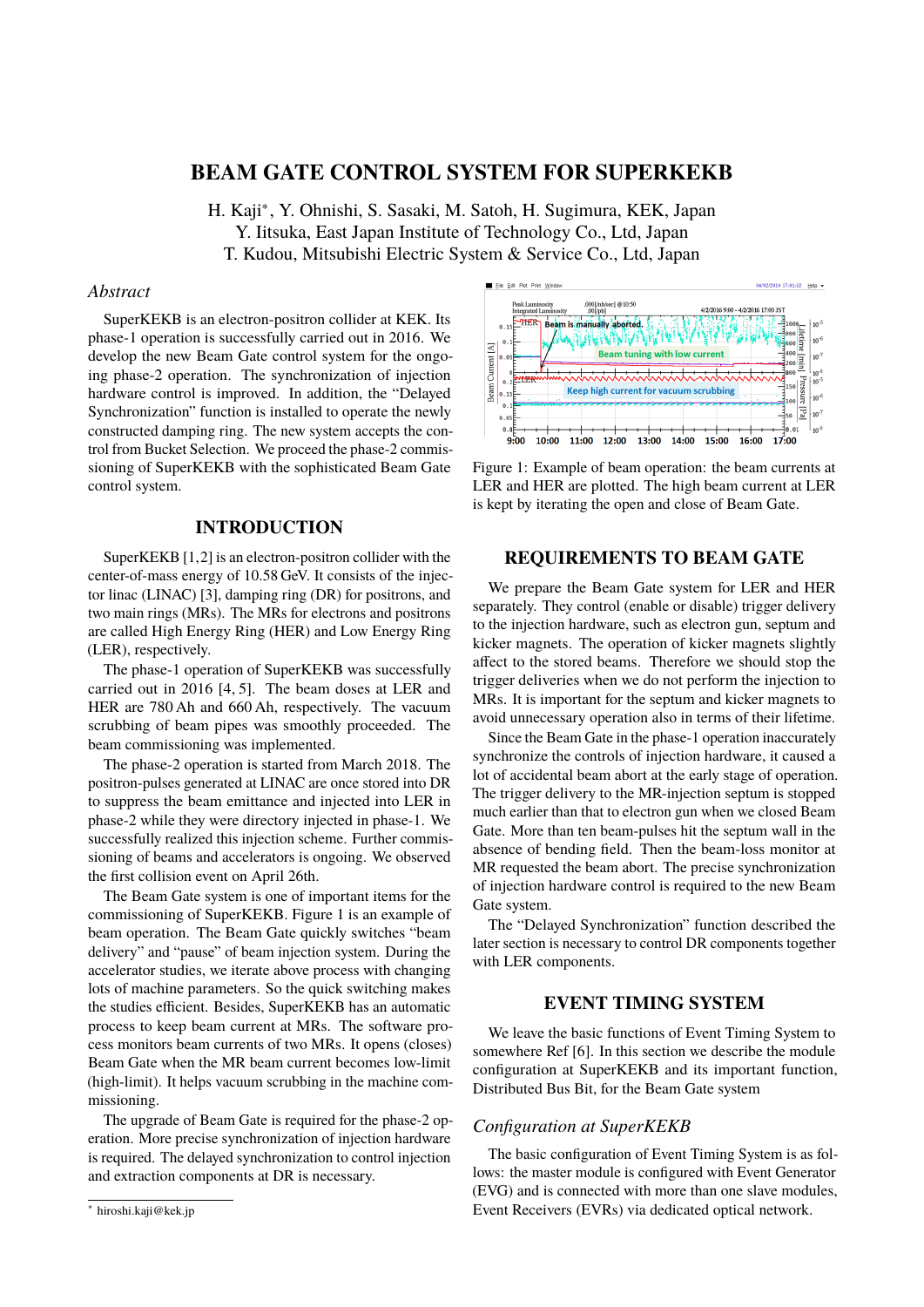We mainly utilize the EVG and EVR modules developed by MRF [6]. Those developed at SINAP are partially install at MR. They configure sub-station to provide injection triggers to MR hardware.

The master EPICS IOC [7, 8] for Event Timing System consists of three EVGs and one EVR. They are connected to form three-layers. The two EVGs installed in the lowest layer work for controlling the 1st half and 2nd half of LINAC, respectively. The detailed specification of master IOC is described elsewhere [9–11].

### *Distributed Bus Bit*

We utilize the Distributed Bus Bit (Dbus) function of Event Timing System for delivering Beam Gate information towards individual injection hardware. The Dbus system monitors the input TTL level signals at EVG and delivers them toward all downstream EVRs. The information is delivered via Event network without disturbing machine operation with the Event delivery.

In more detail, the Dsub accepts 8 TTL inputs. They are converted into one byte data packet and transfered toward EVRs. Therefore we can deliver 8 different level signals simultaneously via the single optical cable. The input sampling rate is one or half of Event clock, it depends on operation parameters of EVG. It is 57 MHz in case of SuperKEKB.

By upgrading the device/driver of MRF modules [8], the transfered information can be used in two ways at individual EVRs. The status of individual Dbus bits can be outputted as the NIM or TTL level signals. They can be monitored also via the EPICS PV.

## **INJECTION CONTROL**

### *General Specification*

The Beam Gate system receives inputs from the individual MRs. The electron gun at LINAC, injection and extraction hardware at DR, and injection hardware at two MRs are controlled with these inputs.

Totally 8 kinds of control signals are provided with Beam Gate main software. They are summarized in Table 1. The LER Beam Gate input controls the LER and DR components while the HER input controls the only HER components.

Figure 2 is the schematic view of Beam Gate control system at main Event IOC. The control signals of electron gun are outputted from EVG module and delivered to the nearby circuit which generates triggers to electron gun. All other control signals are newly developed for the SuperKEKB phase-2 operation. They are delivered with Dbus toward remote IOCs. As written in the previous section, the Dbus utilizes the Event network which has already been configured and Therefore we increase the control signal without cabling new optical lines.

The electron gun at LINAC is controlled with both LER and HER gun control signals. The gun circuit receives two control signals. However it accepts only LER (HER) control

Table 1: Summary of Beam Gate Signals: note, the LER Beam Gate controls LER and DR components while the HER Beam Gate controls the only HER components. The injection kicker and septum for HER (LER) are controlled with only one signal labeled "Injection Hardware".

| Components                    | Latency (ms)   | Dbus      |
|-------------------------------|----------------|-----------|
| LER Gun                       | 20             | None      |
| DR Injection Kicker           | 0              | EVG1 bit4 |
| DR Injection Septum           | 20             | EVG1 bit5 |
| <b>DR Extraction Kicker</b>   | $T_{str}$      | EVG2 bit4 |
| <b>DR Extraction Septum</b>   | $T_{str}$ + 20 | EVG2 bit5 |
| <b>LER</b> Injection Hardware | $T_{str}$ + 20 | EVG2 bit1 |
| <b>HER Gun</b>                | 20             | None      |
| <b>HER Injection Hardware</b> | 20             | EVG2 bit3 |



Figure 2: Schematic view of Beam Gate circuit: the output for electron gun is provided as the level signal while others are provided as the Dbus.

signal when LINAC performs LER (HER) injection.<sup>1</sup> The by-pass lines connect between input and output for electron gun works as the "immediate close". For example, when the MR is aborted, the Beam Gate is closed the abort trigger system. The "immediate close" function is able such kind of cases.

The other injection hardware is controlled by the EVR modules. The EVRs provide injection triggers to the injection hardware, such as the septum and kicker magnets. They switch the enabling and disabling of trigger output with the Dbus information when they receive the Event interruption.

The core part of Beam Gate system (labeled as "EVGs" in Figure 2) is software process. We newly develop main software of Beam Gate. It receives the Beam Gate control signal and provide the 8 kinds of output control signals which are listed in Table 1.

Even though the individual injection components are controlled by different EVRs, we can precisely synchronize their switching processes since the main software controls the Dbus information.

The main software intendedly makes latency between input and output. We can set different latencies listed in Table 1 to the individual outputs so that the delayed synchronization of Beam Gate is realized. The details of delayed synchro-

<sup>&</sup>lt;sup>1</sup> The gun circuit is developed in the former KEKB project. The Beam Gate signal is directory inputted into this circuit in that period. The same control is implemented also for the light source ring on this circuit.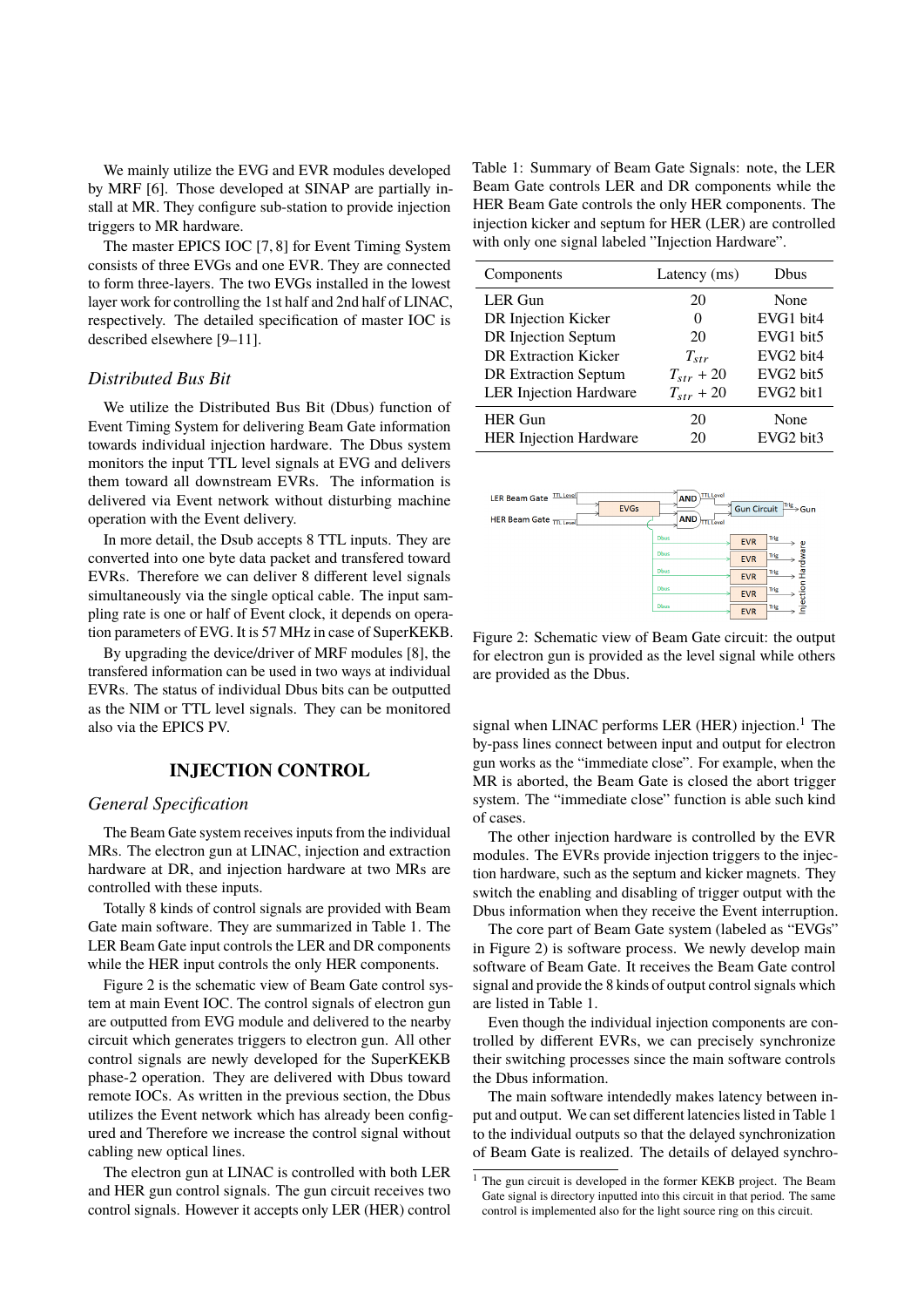nization and main software itself are described in following subsections.

## *Delayed Synchronization*

In principle, the trigger deliveries to all injection hardware are controlled synchronously. The new Beam Gate system precisely synchronize the EVR processes with main software and Dbus.

There is another important feature on the Beam Gate main software. It works when we control the LER Beam Gate. The positron pulse is once stored at DR to damp the beam emittance. The DR storage time and entire period of LER injection becomes longer than one LINAC operation period of 20 ms. In this case the trigger delivery is controlled from upstream to downstream. Therefore the delayed synchronization is implemented with the arbitrary latency of individual outputs.

The delay of the DR-extraction and LER-injection from the DR-injection depends on the positron storage time at DR,  $T_{str}$ . The latency of output signals for DR-extraction and LER-injection are  $T_{str}$  ms longer than the DR-injection components. The  $T_{str}$  is defined as follows:

$$
T_{str} = \min(T_{MAX}, 1000 \cdot N_{pulse}/f_{inj}),\tag{1}
$$

where the  $f_{inj}$  and  $N_{pulse}$  are injection frequency of LER and the operation pulse of DR. The  $T_{MAX}$  defines the maximum storage time. It is decided to be 200 ms owing to the specification of trigger circuit. Therefore, for example, the  $T_{str}$  becomes 40 ms when we perform LER injections with  $f_{inj} = 25$  Hz and  $N_{pulse} = 1$ . Note, the  $T_{str}$  value is defined in 20 ms step.

The delayed synchronization is important. For example, when we close LER Beam Gate, if we stop trigger delivery to the DR-extraction components earlier than schedule, the positron pulse remains at DR. On the other hand, if we stop the delivery later than schedule, they are fired unnecessary. It makes their lifetime shorter.

#### *Main Software*

The main software is configured on the EPICS process. Figure 3 is the flow chart of Beam Gate core process. We develop the new software record named "bgate". Two software PVs are provided for LER and HER, separately.

The bgate has one input field and eight output fields. The Beam Gate status is once converted to the EPICS PV which is linked with the input field of bgate. It is transfered into output field after waiting the latency defined as follows.

The bgate record has an internal counter. The counter is incremented when the PV is processed and initialized when the input status is changed. The PV is processed in 50 Hz by the interruption of Event Timing System.

The latency listed in Table 1 is set to the delay field in unit of this counter. For example, we set "1" to the delay field when the latency is 20 ms. Then the bgate transfers the input status to the output when the internal counter equals to the value of delay field.



Figure 3: Flow chart of Beam Gate core process on EPICS IOC: it consists of bgate PVs, reflective memory PVs, and calcout PVs configured as "AND" logic.

The Event Timing System launches interruptions precisely between injections of LINAC<sup>2</sup>. Therefore the delayed synchronization of Beam Gate control is realized precisely even though it is the software process.

## *Input from Bucket Selection*

As seen in Figure 3, We put the "AND" logic PV which receive inputs from the bgate PV and the reflective memory PV (BS PV). The Dbus PV for DR and LER components are controlled with this "AND" PV.

By using this "AND" logic we can control injection hardware also from Bucket Selection. For example, during DR commissioning, we can store beam pulse at DR when the BS1 and BS2 PVs are "HIGH" and all others are "LOW". We can throw beam from DR with the opposite condition.

Bucket Selection manage such kind of control by using the reflective memory PVs.

### **CONCLUSION**

We develop the new Beam Gate system for the phase-2 operation of SuperKEKB. The controls of trigger delivery to individual injection hardware are precisely synchronized with the new system. Besides, the "Delayed Synchronization" function is installed for the LER injection which includes the operation of newly constructed DR. The injection hardware can be controlled also with Bucket Selection. It makes the beam commissioning efficient.

The DR is commissioned successfully in February 2018, before the phase-2 operation. The phase-2 operation is ongoing with the sophisticated Beam Gate system.

#### **REFERENCES**

[1] Y. Ohnishi *et al.*, "Accelerator design at SuperKEKB", *Prog. Theor. Exp. Phys.*,vol. 2013, no. 3, p. 03A011, 2013.

 $\overline{2}$  The feasibility and robustness of Event interruption system has already demonstrated in the long term operation. LINAC switches operation parameters, pulse by pulse, in its usual operation. It realizes the simultaneous top-up filling into more than one acclelerator rings.